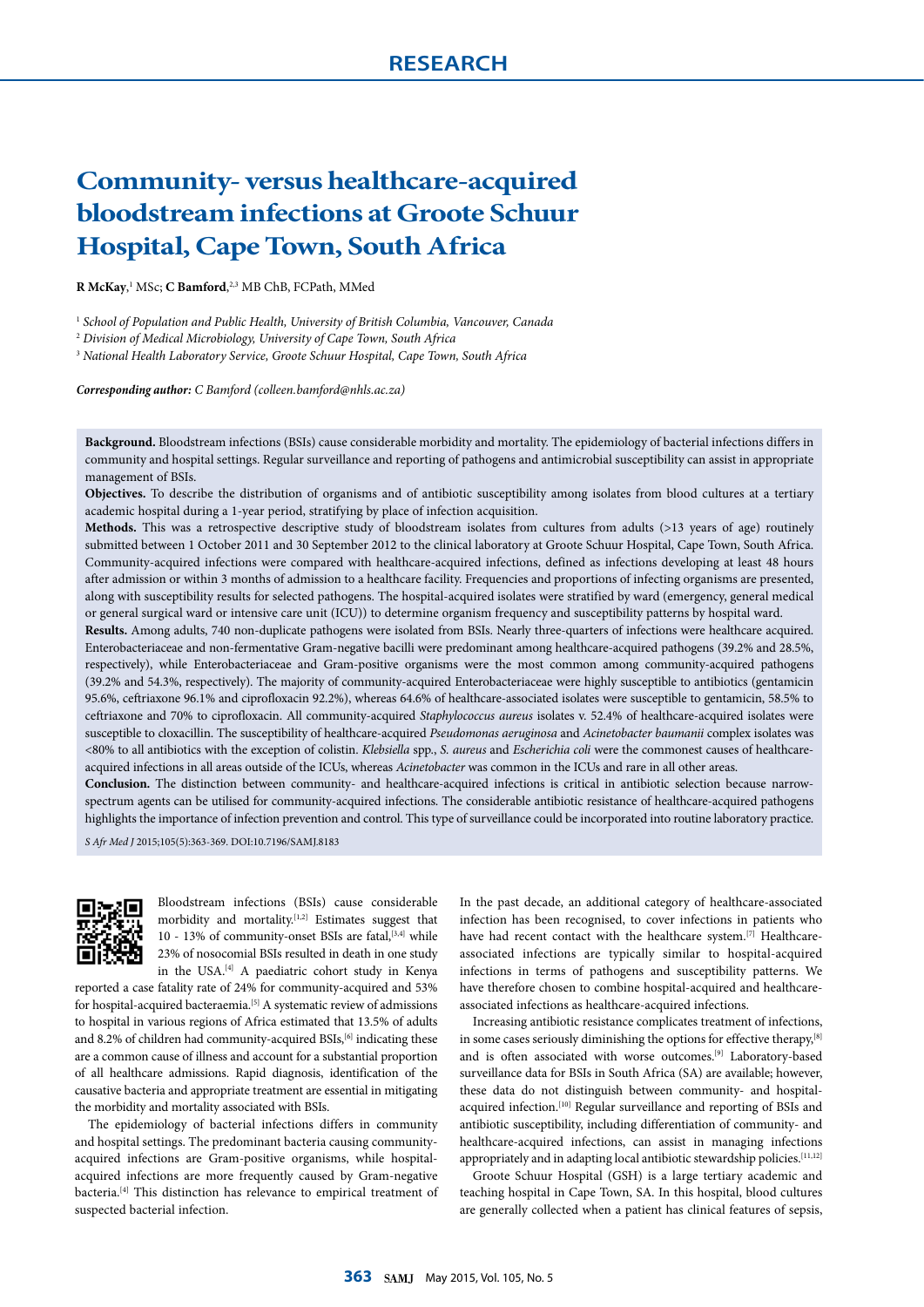typically before commencing or changing antibiotic therapy. However, there are no explicit guidelines or policies around indications for taking of blood cultures, and practices may vary from clinician to clinician.

This report describes the distribution of organisms isolated in blood cultures at GSH during a 1-year period. Additionally, we describe the distribution of antibiotic resistance among some groups of pathogens. We adapted routine laboratory practices to allow for classification of infections as healthcare or community acquired and applied this stratification to analysis of pathogens and antibiotic susceptibility results.

Guidelines to clinicians on antimicrobial therapy of bloodstream and other infections are provided by means of an annually updated and freely available booklet. At the time of the study, prior authorisation of most second-line antibiotics was required.

# **Methods**

# **Study design**

This was a retrospective assessment of bacterial isolates collected at GSH over a 12-month period.

#### **Data**

All microbiology testing was conducted at the GSH National Health Laboratory Service microbiology laboratory, which uses the BACTEC9240 automated blood culture system (Becton Dickinson, USA). Identification and susceptibility testing was carried out using various standard methods employed in the laboratory. In the majority of cases standard biochemical tests and disc diffusion and gradient diffusion susceptibility tests were used for Gram-positive organisms, whereas a method of direct inoculation of the ID-GNB and the AST-N064 cards of the Vitek 2 system was used for Gram-negative organisms.[13] However, alternative methods were used if needed.

Susceptibility results were interpreted according to the Clinical Laboratory Standards Institute (CLSI) criteria for the relevant year.<sup>[14,15]</sup> While the appropriate breakpoints for cephalosporins were utilised, the laboratory at this time, in line with the contemporary national practice, continued to accept the suggestion of the Vitek Advanced Expert System to report extended-spectrum β-lactamase (ESBL) producing Enterobacteriaceae as resistant to all cephalosporins. In addition, ESBL production was not reported on the laboratory information system (LIS) owing to limitations in the design and setup of the interface linking the Vitek instrument and the LIS. Hence, for the purposes of this analysis, ESBL production was assumed if Enterobacteriaceae isolates were reported as resistant to cefepime. *Staphylococcus aureus* isolates with an inducible clindamycin resistance phenotype were reported as resistant to clindamycin.

Culture result data were extracted for every bloodstream isolate from GSH recorded in the laboratory database for the period 1 October 2011 - 30 September 2012. To limit the data to single infection episodes, duplicates (defined as instances of an additional culture submitted from the same patient, isolating the same organism, within 14 days of a previous culture) were excluded.<sup>[5,16]</sup>

As part of regular practice, local microbiologists prospectively categorised each case of BSI after collecting relevant information from the attending clinician; this information was then recorded in a separate database, linkable by unique laboratory number.

Healthcare-acquired infections were defined as those in patients admitted to (any) hospital for at least 48 hours before developing signs and symptoms of infection, or who had been admitted to a healthcare facility within the 3 months preceding the date of blood culture. In addition, infections in patients living in a long-term care facility or receiving dialysis, chemotherapy or home-based intravenous therapy were also included as healthcare-acquired infections.[7] Community-acquired isolates were defined as those occurring before admission, or within the first 48 hours of admission in patients without recent hospitalisation in the past 3 months. Classification of isolates as contaminants was based on recognition of the organism as one commonly considered to be a contaminant (i.e. on the identity of the organism), provided this was supported by the treating clinician's clinical assessment and decision not to provide therapy targeted to the isolate.[17] In the majority of cases in our hospital only a single blood culture is submitted per episode of sepsis. However, if multiple cultures were submitted, the number of positive blood culture bottles or sets was also used to determine whether an isolate was categorised as a contaminant or not. Isolates for which no clinical information was available, usually owing to early discharge of the patient, were also classified as contaminants. Additional study variables included the date on which the blood sample was taken, the age and gender of the patient, and the hospital ward where the patient was located.

Ethical approval for the study was granted through the University of Cape Town's Faculty of Health Sciences Human Research Ethics Committee and the University of British Columbia's Clinical Research Ethics Board.

### **Analysis**

We used descriptive methods to assess the distribution of bloodstream organisms and resistance patterns. Antibiotic susceptibility results were recorded in this database as susceptible, intermediate or resistant. Results are presented as the proportion of susceptible isolates out of the number of valid test results for that antibiotic and organism (or group of organisms). We further stratified the organism and susceptibility results by wards, grouped into categories of emergency, general medical, intensive care units (ICUs), maternity and surgery.

Fisher's exact tests were used to compare the proportions, with *p*<0.05 considered statistically significant. Data preparation and analysis were conducted in SAS software for Windows, version 9.3 (SAS Institute, USA).

# **Results**

#### **Study sample**

There were 1 730 blood culture records from adults >13 years of age in the database; of these, 799 were considered pathogens and 931 contaminants. One hundred and forty-three pathogens were removed as duplicates. After including multiple organisms isolated from individual blood cultures (87 additional pathogens), our dataset contained 740 pathogens, isolated from 653 episodes of BSI in 533 patients. There were 981 organisms isolated from 931 blood cultures that were considered contaminants.

# **Demographics**

Seventy-three per cent of the 653 episodes of illness (*n*=472) and 73% of the 740 organisms isolated (*n*=543) were healthcare acquired. The mean patient age was 49.6 years (standard deviation (SD) 19.8) for those with community-acquired infections, and 45.5 years (SD 16.8) for those with healthcare-acquired infections (Table 1).

# **Microbiology**

Among community-acquired isolates, Gram-positive organisms were most common (54.3%, *n*=107), while there were 77 Enterobacteriaceae isolates (39.1%) (Table 2). Non-fermenting Gram-negative bacilli and fungi were rare. *Streptococcus pneumoniae* was the most frequently isolated organism (21.3%, *n*=42), followed by *Escherichia coli* (19.8%, *n*=39) and *S. aureus* (15.2%, *n*=30).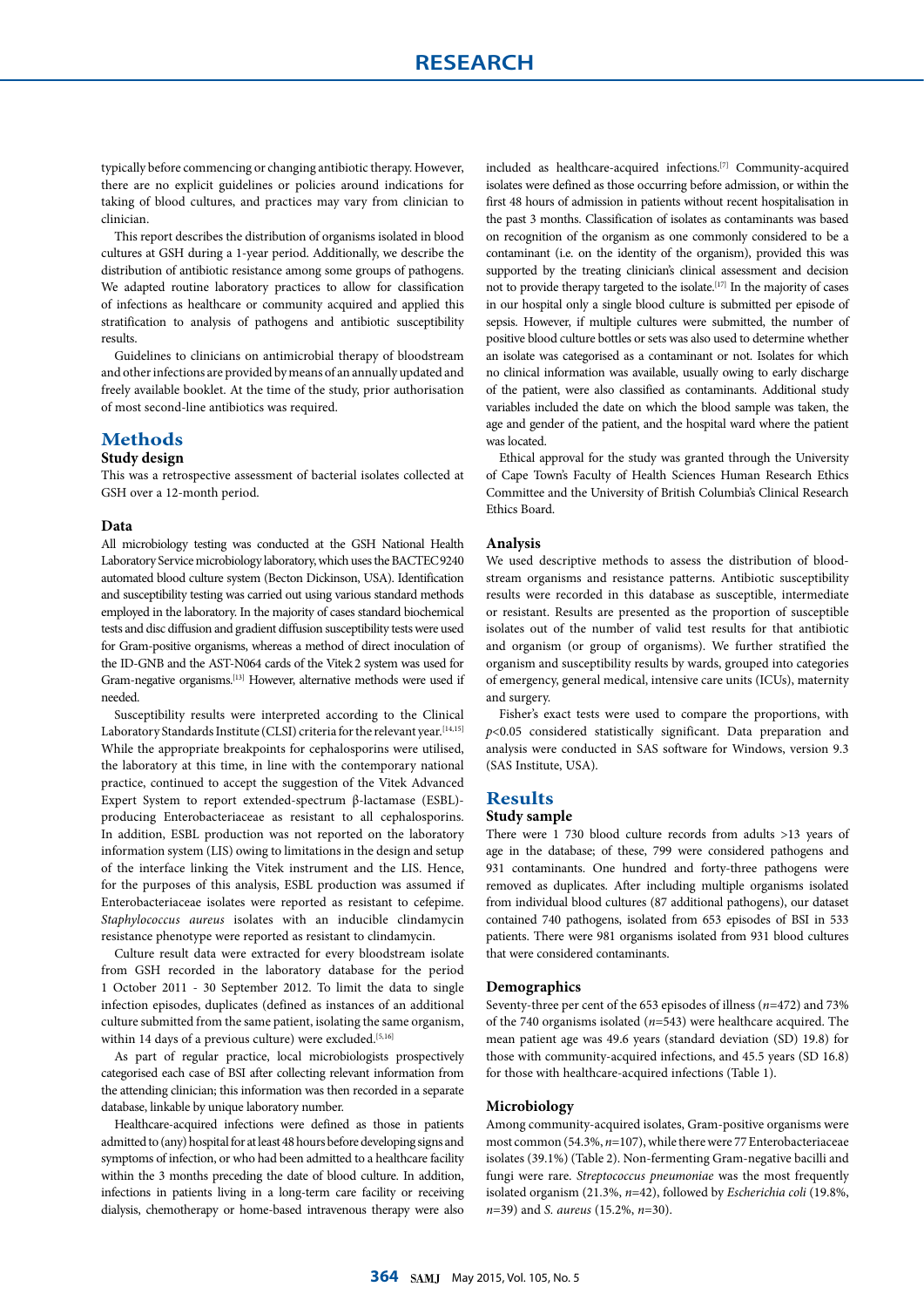| Table 1. Demographics of patients with BSIs at GSH, 1 October 2011 - 30 September 2012                                      |                           |                                   |  |  |  |  |
|-----------------------------------------------------------------------------------------------------------------------------|---------------------------|-----------------------------------|--|--|--|--|
|                                                                                                                             |                           | Adults ( $\geq$ 13 years) (N=653) |  |  |  |  |
|                                                                                                                             | <b>Community acquired</b> | Healthcare acquired               |  |  |  |  |
| Total,* $n$ (%)                                                                                                             | 181(27.7)                 | 472 (72.3)                        |  |  |  |  |
| Males, $n$ $(\%)$                                                                                                           | 75(44.4)                  | 270(60.3)                         |  |  |  |  |
| Age (years), mean (SD)                                                                                                      | 49.6 (19.8)               | 45.5(16.8)                        |  |  |  |  |
| *Total is number of BSI episodes; some patients had more than one episode, and if these were considered distinct, they were |                           |                                   |  |  |  |  |

#### **Table 2. Distribution of organisms causing BSIs among adults at GSH, 1 October 2011 - 30 September 2012**

counted separately.

|                                                                                            | Community acquired<br>$(N=197, 26.6\%)$ | Healthcare acquired<br>$(N=543, 73.4\%)$ |  |  |
|--------------------------------------------------------------------------------------------|-----------------------------------------|------------------------------------------|--|--|
|                                                                                            | $n\left(\%\right)$                      | n(%)                                     |  |  |
| Gram-negative bacilli                                                                      |                                         |                                          |  |  |
| Enterobacteriaceae                                                                         | 77(39.1)                                | 214 (39.4)                               |  |  |
| Enterobacter                                                                               | 5(2.5)                                  | 38(7.0)                                  |  |  |
| E. coli                                                                                    | 39 (19.8)                               | 54 (9.9)                                 |  |  |
| K. pneumoniae                                                                              | 14(7.1)                                 | 86 (15.8)                                |  |  |
| Salmonella spp.                                                                            | 9(4.6)                                  | 1(0.2)                                   |  |  |
| Other*                                                                                     | 10(5.1)                                 | 35(6.4)                                  |  |  |
| Non-fermentative Gram-negative bacilli                                                     | 5(2.5)                                  | 154(28.4)                                |  |  |
| A. baumanii complex                                                                        | 1(0.5)                                  | 87(16.0)                                 |  |  |
| P. aeruginosa                                                                              | 4(2.0)                                  | 37(6.8)                                  |  |  |
| Other <sup>†</sup>                                                                         |                                         | 30(5.5)                                  |  |  |
| Other Gram-negatives <sup>#</sup>                                                          | 4(2.0)                                  |                                          |  |  |
| Gram-positive                                                                              |                                         |                                          |  |  |
| Staphylococci                                                                              | 35(17.8)                                | 99 (18.2)                                |  |  |
| S. aureus                                                                                  | 30(15.2)                                | 63(11.6)                                 |  |  |
| Coagulase-negative staphylococci                                                           | 5(2.5)                                  | 36(6.6)                                  |  |  |
| Streptococci                                                                               | 61(31.0)                                | 11(2.0)                                  |  |  |
| β-haemolytic streptococci                                                                  | 13(6.6)                                 |                                          |  |  |
| S. pneumoniae                                                                              | 42(21.3)                                | 4(0.7)                                   |  |  |
| Other a-haemolytic streptococci                                                            | 6(3.0)                                  | 7(1.3)                                   |  |  |
| Enterococci                                                                                | 5(2.5)                                  | 41(7.6)                                  |  |  |
| Other                                                                                      | 6(3.0)                                  |                                          |  |  |
| Fungi                                                                                      | 4(2.0)                                  | 24(4.4)                                  |  |  |
| Candida spp.                                                                               | 1(0.5)                                  | 24(4.4)                                  |  |  |
| Cryptococcus neoformans                                                                    | 3(1.5)                                  |                                          |  |  |
| *Includes Citrobacter, Morganella, Pantoea, Proteus, Providencia, Raoultella and Serratia. |                                         |                                          |  |  |

\*Includes *Citrobacter, Morganella, Pantoea, Proteus, Providencia, Raoultella* and *Serratia.*<br>'Includes Ste*notrophomonas maltophilia.*<br>'Includes anaerobes and fastidious Gram-negative bacilli.

Gram-negative bacilli constituted the largest group of healthcare-acquired isolates (68.0%, *n*=369) (Table 2). Gram-positive organisms and fungi accounted for 27.8% and 4.4%, respectively. Among the Gram-negative bacilli, Enterobacteriaceae predominated (39.4%, *n*=214), while non-fermenting Gramnegative bacilli constituted 28.4% (*n*=154). The most commonly isolated healthcareacquired organisms were *Acinetobacter baumanii* complex (16.0%, *n*=87), *Klebsiella* spp. (15.8%, *n*=86), *S. aureus* (11.6%, *n*=63) and *E. coli* (9.9%, *n*=54).

# **Antibiotic susceptibility Community-acquired isolates**

Community-acquired bloodstream pathogens demonstrated minimal resistance to most first-line antibiotic agents used for treatment. All *S. aureus* isolates (*n*=30) were susceptible to cloxacillin, and 28 and 29 were susceptible to erythromycin and clindamycin, respectively (Fig. 1). The majority of *S. pneumoniae* isolates (35/42, 83%) were fully susceptible to penicillin (minimum inhibitory concentration (MIC) ≤0.06 µg/mL) while the remainder (7/42, 17%) had MICs in the range of 0.12 - 2  $\mu$ g/ mL, meaning that they would be categorised as resistant in cases of meningitis, but susceptible for infections outside the central nervous system. All *S. pneumoniae* isolates were susceptible to ceftriaxone according to meningitis breakpoints (MIC ≤0.5 µg/mL).

The majority of Enterobacteriaceae were susceptible to gentamicin (95.6%), ceftriaxone (96.1%) and ciprofloxacin (92.2%) (Fig. 2). The proportion of ESBLproducing Enterobacteriaceae was just under 5%, and 79.1% were susceptible to amoxicillin/clavulanate.

# **Healthcare-acquired isolates**

Resistance was higher among healthcareacquired pathogens. Just over half of *S. aureus* isolates were susceptible to cloxacillin and to clindamycin (52.4% and 55.6%, respectively) (Fig. 3). No vancomycin resistance was detected in the 41 enterococcal isolates. Among the Enterobacteriaceae, only 41.4% were susceptible to amoxicillin/ clavulanate, 64.6% to gentamicin and 70% to ciprofloxacin (Fig. 3). ESBL production occurred in 39.6%. More than 99% were susceptible to the carbapenems, including ertapenem, meropenem and imipenem. Susceptibility to amikacin was 85.4%. Susceptibility to piperacillin/tazobactam was not reported owing to incomplete testing as a result of limitations of the Vitek 2 Gram-negative susceptibility card in use at the time (Product Correction/Field Safety Notice Vitek® 2 Piperacillin/Tazobactam Memo, communication from bioMerieux, 5 April 2011).

*Pseudomonas aeruginosa* showed relatively low susceptibility rates to most agents tested, ranging from 44.4% for imipenem and ciprofloxacin to 72.2% for ceftazidime (data not shown). Colistin was the only agent that retained high levels of susceptibility (91.7%). Susceptibility rates for piperacillin/tazobactam could not be reported for *P. aeruginosa* isolates for the same reason as above. *A. baumanii* complex also demonstrated low levels of susceptibility: only tobramycin and colistin retained susceptibility rates above 70% (72.1% and 96.6%, respectively) (data not shown).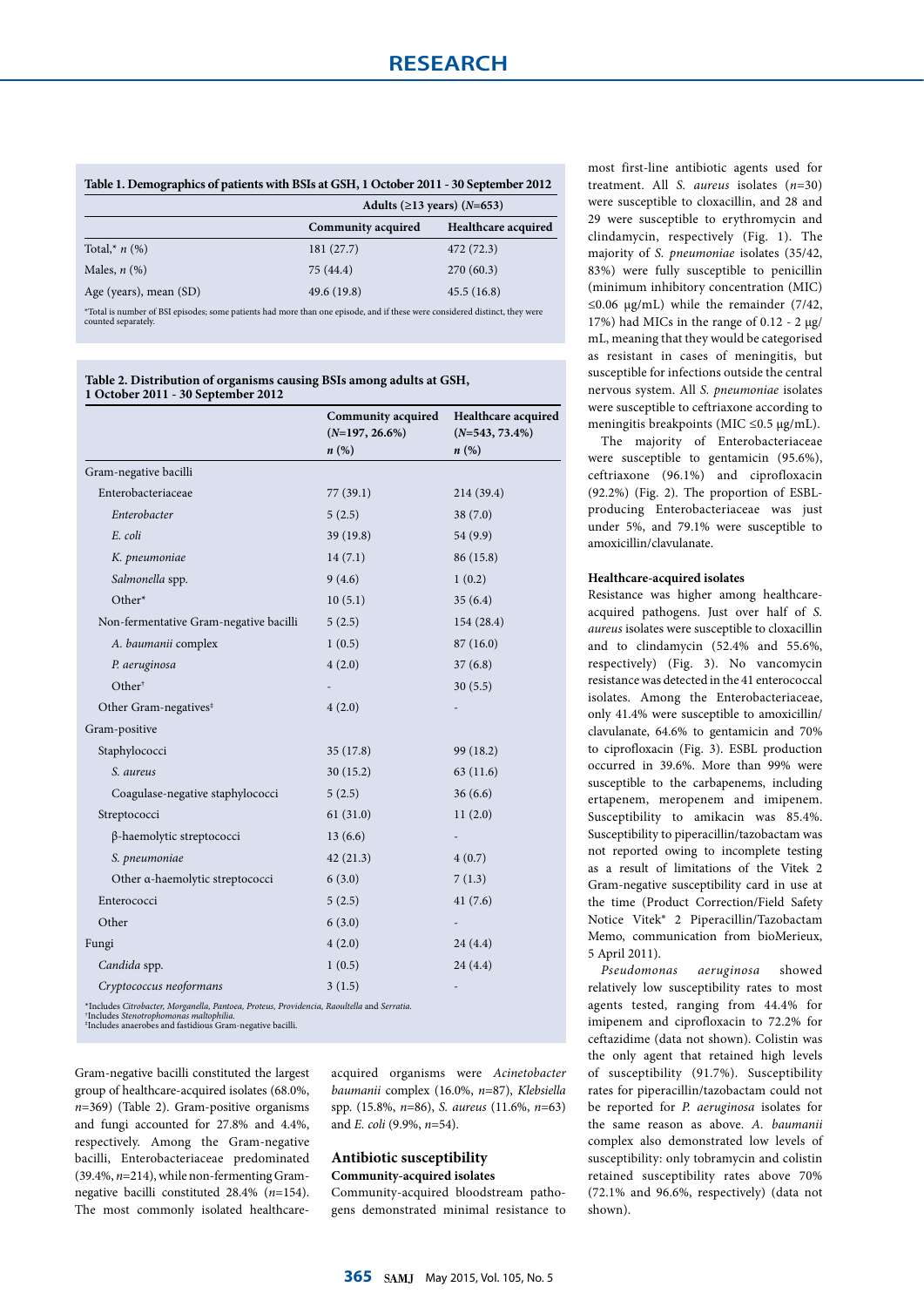

*Fig. 1. Antibiotic susceptibility of* S. aureus *isolated from BSIs among adults (≥13 years) at GSH, 1 October 2011 - 30 September 2012 (community-acquired* S. aureus n*=30, healthcare-acquired* S. aureus n*=63).*



*Fig. 2. Antibiotic susceptibility of Enterobacteriaceae isolated from BSIs among adults (≥13 years) at GSH, 1 October 2011 - 30 September 2012.* 

# **Ward stratification**

The ward distribution of healthcareacquired organisms is shown in Table 3. Half (*n*=271, 49.9%) of all healthcare-acquired isolates were associated with ICUs. Of these, nearly a quarter were identified as *A. baumanii* complex (*n*=65, 24.0%), while just over one-tenth were *K. pneumoniae* (*n*=33, 12%). In contrast, 28% of isolates were associated with general surgical wards (*n*=153, 28.2%), with equal numbers of *E. coli* and *K. pneumoniae* predominating (*n*=26, 17.0%). Fewer healthcare-associated isolates were associated with emergency (*n*=34, 6.3%) and general medical wards (*n*=76, 14.0%), but among these, the predominant organisms were *S. aureus* (emergency *n*=8, 23.5%; general medical *n*=18, 23.7%), *K. pneumoniae* (emergency *n*=8, 23.5%; general medical *n*=10, 13.2%) and *E. coli* (emergency *n*=7, 20.6%; general medical *n*=11, 14.5%) (Table 3). The number

of healthcare-acquired isolates associated with the maternity wards was very small (*n*=9), so no further analysis of these isolates is presented.

The susceptibility profiles of selected pathogens isolated from different wards are shown in Figs 4 - 6. There were no statistically significant differences in the proportions susceptible to antibiotics in different wards, apart from *E. coli* isolates in the emergency ward (*n*=7), which were significantly more susceptible (100%) to ciprofloxacin than isolates from the ICUs (40%, *n*=10), and *Acinetobacter* isolates in the ICUs (*n*=65), which were significantly less susceptible to tobramycin (67.7%) and to amikacin (39%) than those associated with surgical wards (*n*=14, 100% and 78% susceptibility, respectively) ( $p$ <0.05 for all comparisons).

# **Discussion**

Three-quarters of BSIs in adults at GSH are healthcare acquired. Although this may be partially expected at a tertiary hospital receiving many patients referred from other institutions, and therefore fewer community-acquired infections, this high proportion does illustrate the potential for reduction in numbers of BSIs through preventive measures, e.g. prompt removal of unnecessary intravenous lines and urinary catheters, and through improved hand hygiene.

The predominance of Gram-positive organisms among community-acquired infections and Gram-negative organisms among healthcare-acquired infections was confirmed in this study. Overall the most prevalent organisms responsible for community-acquired (*S. pneumoniae*, *E. coli*, *S. aureus* and *K. pneumoniae*) and healthcareacquired (*Acinetobacter* spp., *Klebsiella* spp., *S. aureus*, *E. coli*, enterococci, *Enterobacter*  spp., *P. aeruginosa*, and coagulase-negative staphylococci) BSIs in our study were generally consistent with other recent studies.[18,19] *Klebsiella* spp., *S. aureus* and *E. coli* were the commonest causes of healthcare-acquired infections in all areas outside the ICUs, whereas *Acinetobacter* was common in the ICUs and rare in all other areas.

Community-acquired bloodstream pathogens in this hospital remain largely susceptible to the first-line antibiotics, but antibiotic resistance is relatively common among healthcare-acquired bloodstream pathogens. Given that more than 50% of *S. aureus* isolates are resistant to cloxacillin, empirical vancomycin is appropriate for serious healthcare-acquired *S. aureus* infections. Likewise, with 40% of healthcare-acquired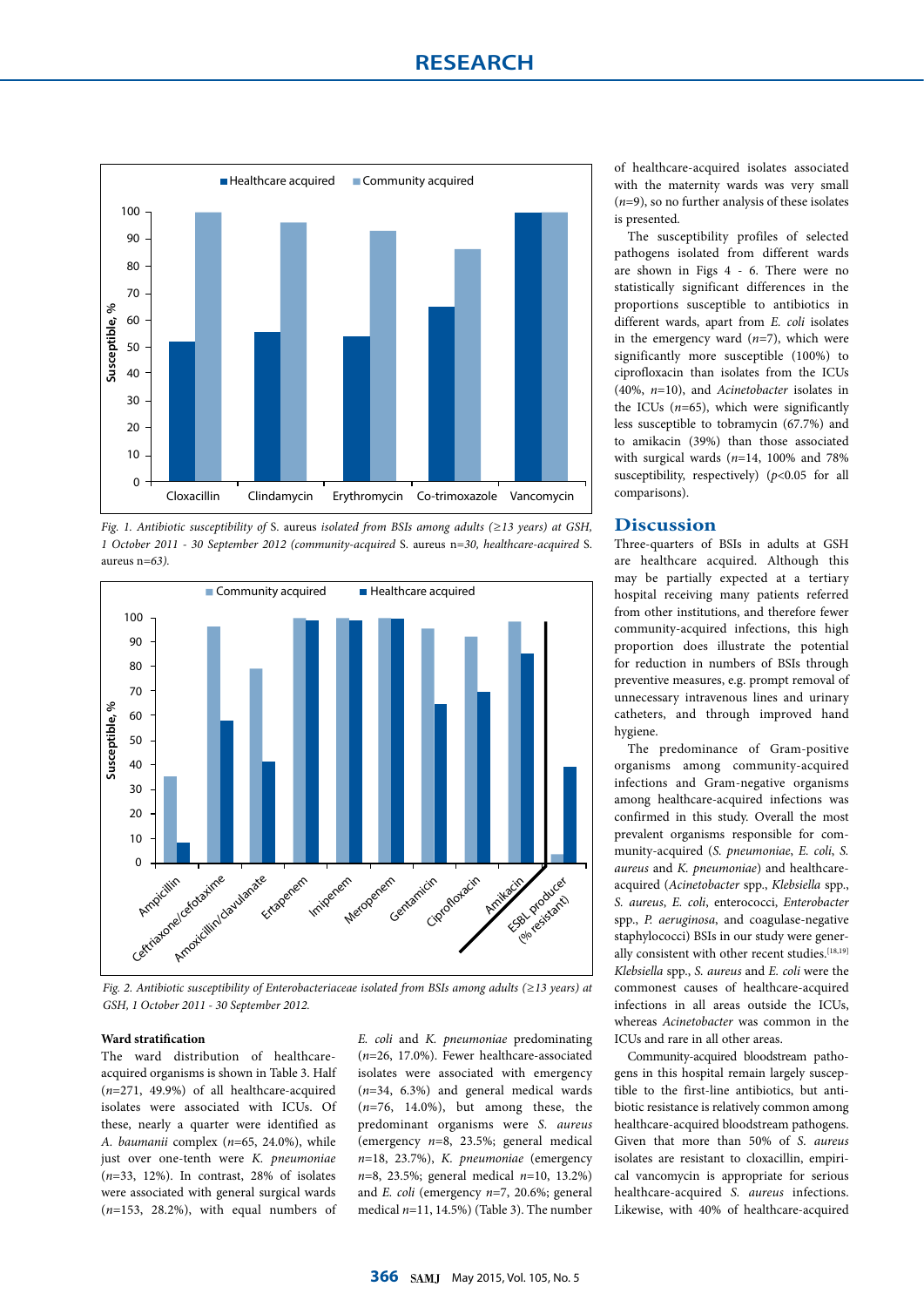Enterobacteriacae being ESBL producers, the use of ertapenem for suspected Gramnegative sepsis in this hospital seems justified. Amikacin is one possible alternative (85% susceptibility), but unfortunately it was not possible to investigate the proportion of isolates susceptible to the previously used combination of piperacillin-tazobactam and amikacin. In the ICUs, colistin or tobramycin may be needed for *Acinetobacter*



*Fig. 3. Antibiotic susceptibility of S. aureus causing healthcare-acquired BSIs among adults (≥13 years) at GSH, 1 October 2011 - 30 September 2012, according to ward groups.*

infections. These conclusions are in line with contemporary hospital antibiotic recommendations.

Compared with a previous report that included data from GSH from 2010,<sup>[10]</sup> a lower proportion of healthcare-acquired *S. aureus* were susceptible to cloxacillin (52.4% v. 69%) and clindamycin (55.6% v. 71%) in the present study. The proportion of susceptible *A. baumanii* isolates was also lower in the present study with regard to ceftazidime (20.7% v. 49%), imipenem (18.4% v. 26%), meropenem (18.6% v. 23%) and gentamicin (39.1% v. 47%). The likely reasons for these differences are the stratification of isolates into community- and healthcare-acquired infections, as well as the exclusion of contaminants and duplicates.<sup>[10]</sup>

Our results confirm the low susceptibility rates for *P. aeruginosa* and *A. baumannii* that have been reported in SA national surveillance data and in studies from other countries (although numbers of isolates may be low for confident comparisons) and reinforce the reliance on colistin as the sole agent that retains activity against most strains.[20] The ward-stratified results suggest that the distribution of organisms

|                                      | Hospital ward groups |                          |                       |           |            |              |
|--------------------------------------|----------------------|--------------------------|-----------------------|-----------|------------|--------------|
|                                      | Emergency            | <b>General medical</b>   | <b>Intensive care</b> | Maternity | Surgery    | <b>Total</b> |
|                                      | $n\left(\%\right)$   | $n\left(\%\right)$       | n(%)                  | n(%)      | n(%)       | n(%)         |
| Enterobacteriaceae                   | 17(7.9)              | 28(13.1)                 | 83 (38.8)             | 1(0.5)    | 85 (39.7)  | 214 (39.4)   |
| E. cloacae complex                   | $-15$                | 3(3.9)                   | 16(5.9)               |           | 15(9.8)    | 34(6.3)      |
| E. coli                              | 7(20.6)              | 11(14.5)                 | 10(3.7)               |           | 26(17.0)   | 54 (9.9)     |
| K. pneumoniae                        | 8(23.5)              | 10(13.2)                 | 33(12.2)              | 1(11.1)   | 26(17.0)   | 78 (14.4)    |
| Serratia marcescens                  |                      | $\overline{\phantom{a}}$ | 10(3.7)               |           | 2(1.3)     | 12(2.2)      |
| Other                                | 2(5.9)               | 4(5.3)                   | 14(5.2)               |           | 16(10.5)   | 36(6.6)      |
| Gram-negative non-fermenting bacilli | 3(8.8)               | 8(10.5)                  | 110(40.6)             | 8(88.9)   | 25(16.3)   | 154 (28.4)   |
| A. baumanii complex                  |                      | 4(5.3)                   | 65(24.0)              | 4(44.4)   | 14(9.2)    | 87(16.0)     |
| P. aeruginosa                        | 3(8.8)               | 2(2.6)                   | 20(7.4)               | 1(11.1)   | 11(7.2)    | 37(6.8)      |
| Stenotrophomonas maltophilia         |                      | 2(2.6)                   | 17(6.3)               | 1(11.1)   |            | 20(3.7)      |
| Other                                |                      |                          | 8(3.0)                | 2(22.2)   |            | 10(1.8)      |
| Gram-positive                        | 14(41.2)             | 36(47.4)                 | 63(23.2)              |           | 38 (24.8)  | 151(27.8)    |
| Enterococcus faecalis                | 1(2.9)               | 3(3.9)                   | 14(5.2)               |           | 3(2.0)     | 21(3.9)      |
| E. faecium                           |                      | 6(7.9)                   | 9(3.3)                |           | 3(2.0)     | 18(3.3)      |
| S. aureus                            | 8(23.5)              | 18(23.7)                 | 20(7.4)               |           | 17(11.1)   | 63 (11.6)    |
| S. epidermidis                       | 3(8.8)               | 5(6.6)                   | 10(3.7)               |           | 6(3.9)     | 24(4.4)      |
| Other                                | 2(5.9)               | 4(5.3)                   | 10(3.7)               |           | 9(5.9)     | 25(4.6)      |
| Fungi                                |                      | 4(5.3)                   | 15(5.5)               |           | 5(3.3)     | 24(4.4)      |
| Candida albicans                     |                      | 2(2.6)                   | 11(4.1)               |           | 3(2.0)     | 16(2.9)      |
| Other                                |                      | 2(2.6)                   | 4(1.5)                |           | 2(1.3)     | 8(1.5)       |
| Total                                | 34 (100.0)           | 76 (100.0)               | 271 (100.0)           | 9(100.0)  | 153(100.0) | 543 (100.0)  |

**Table 3. Distribution of organisms causing healthcare-acquired BSIs among adults (≥13 years) at GSH, 1 October 2011 - 30 September 2012, according to ward groups**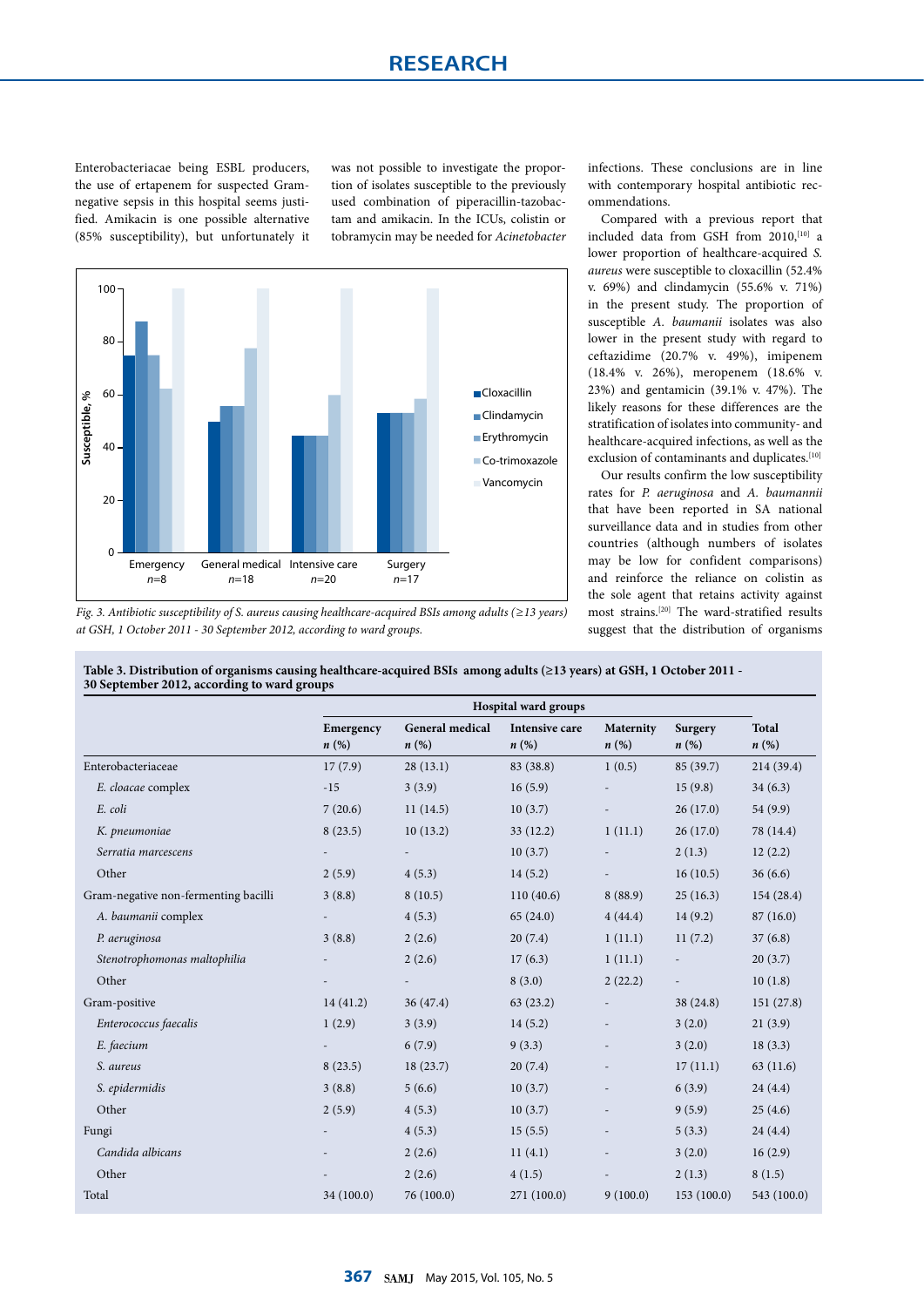

*Fig. 4. Antibiotic susceptibility of* E. coli *causing healthcare-acquired BSIs among adults (≥13 years) at GSH, 1 October 2011 - 30 September 2012, according to ward groups.*







*Fig. 6. Antibiotic susceptibility of* A. baumannii *complex causing healthcare-acquired BSIs among adults (≥13 years) at GSH, 1 October 2011 - 30 September 2012, according to ward groups.*

and their susceptibility patterns do not differ significantly by ward, apart from the greater proportion and more resistant *Acinetobacter* isolates associated with ICUs. This finding

may be limited by the small numbers of isolates per ward.

Surveillance of antibiotic resistance, locally as well as regionally and globally, is important. Consistent application of standard definitions will assist in this ongoing endeavour. As has been pointed out previously,[10] laboratory-based surveillance depends on the culture submission practices of clinicians. Data should be maintained and extractable with an emphasis on facilitating regular analysis and reporting. Reporting should be based on standards that can be widely accepted and applied.

# **Study limitations**

The chief limitation of this study was our inability to retrospectively assess the accuracy of the contaminant classification. These may be genuine contaminants, but could also include isolates for which clinical information was lacking or represent instances of error or omission by the reporting microbiologist. The majority of the group designated as contaminants were coagulase-negative staphyloccci or corynebacteria, which are recognised skin flora. However, some fungi and mycobacteria were not classified; these are likely to be mostly community acquired. Small numbers of Enterobacteriaceae (*n*=34) and *S. aureus* (*n*=24) were probably incorrectly excluded from the analysis of pathogens; however, the number of these relative to the numbers included was low (290 and 93 included, respectively). Improvements to the reporting system, such as inclusion of additional reporting items to differentiate unclassified isolates, as well as monthly review of data, could minimise these deficiencies.

Another important limitation concerns the reporting of all ESBL producers as resistant to all cephalosporins. Potentially, a proportion of these isolates would be susceptible to cephalosporins, particularly cefepime. However, evidence suggests that carriage of multiple ESBL genes is common in SA,[21] and at the time of writing this matter is still under discussion by national microbiology groups. As the study spanned 2011 and 2012, the CLSI interpretive criteria that were applied differed over time. However, the changes were relatively few in number, and did not affect the major findings in relevant antibiotic susceptibilities in this study or alter the empirical treatment recommendations.

This report does not allow us to discuss trends in resistance patterns over time, as the analysis was conducted crosssectionally. Additionally, the data do not allow us to comment on incidence of